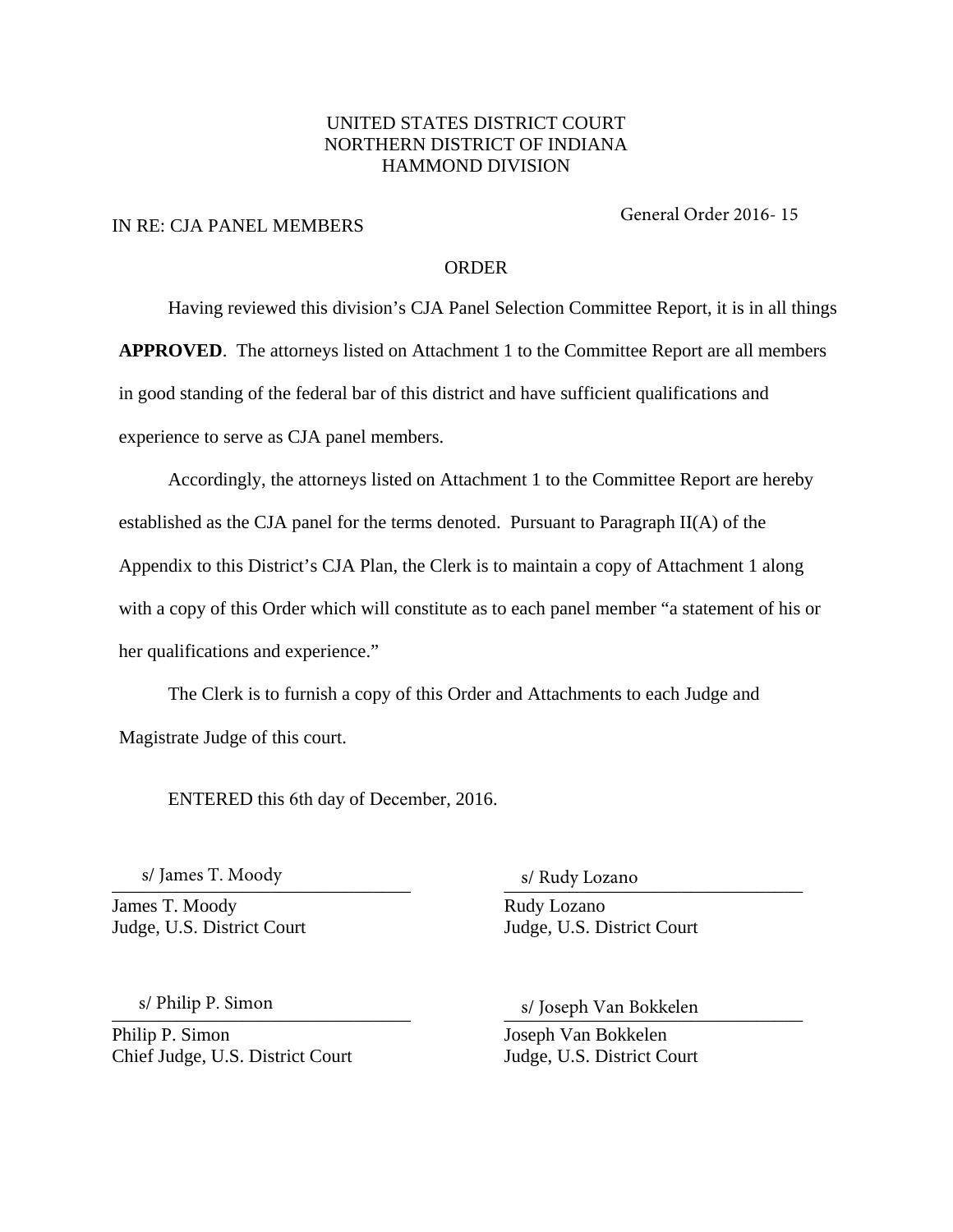# **Attachment 1**

### **Michael W. Bosch (2019) Adam Tavitas (2019)**

Highland, Indiana 46322 Merrillville, IN 46410 219-972-3030 219-796-9220 Fax 219-838-1909 Fax 219-791-4379 mbosch@netnitco.net Adtavitas@aol.com

# **Arlington J. Foley, Sr. (2017) James N. Thiros (2017)** 1942 N. Main Street 200 E. 90<sup>th</sup> Drive.

1942 N. Main Street Crown Point, IN 46307 Merrillville, IN 46410 219-661-1200 219-769-1600 Fax 219-661-1205 Fax 219-738-3769 arlingtonfoley@att.net Jim@thiros.com

### **Visvaldis P. Kupsis (2018) Claudia Traficante (2019)**

1158 West Lincolnway, Ste. 1C 2047 Crisman Road Valparaiso, IN 46385 Portage, IN 46368 219-465-6240 219-762-6615 Fax 219-764-3625 Fax 219-763-6229 vpkupsis@hotmail.com citlaw@aol.com

1946 N. Main Street 4605 Thornburg Drive East Crown Point, IN 46307 Valparaiso, IN 46383 219-663-1900 219-465-7865 Fax 219-663-1908 Fax 219-465-7897 criminallaw@johnmaksimovich.com David.vandercoy@valpo.edu

9219 Broadway 9223 Broadway, Ste. A Merrillville, IN 46410 Merrillville, IN 46410 219-769-6969 219-736-9990 Fax 219-769-3875 Fax 219-736-9991

# **Jeff Schlesinger (2018) Paul Stracci (2018)**

8396 Mississippi St., Ste. G  $250 E. 90<sup>th</sup>$  Drive Merrillville, IN 46410 Merrillville, IN 46410 219-736-5555 219-769-0087 Fax 866-828-7739 Fax 219-769-0092 pjeffslaw@aol.com pstracci@jsilaw.com

8320 Kennedy Avenue 9120 Connecticut, Ste. G

### **John Maksimovich (2019) David E. Vandercoy (2017)**

### **Mark A. Psimos (2018) R. Brian Woodward (2019)**

psimoslaw@airbaud.net rbwodward@wbbklaw.com